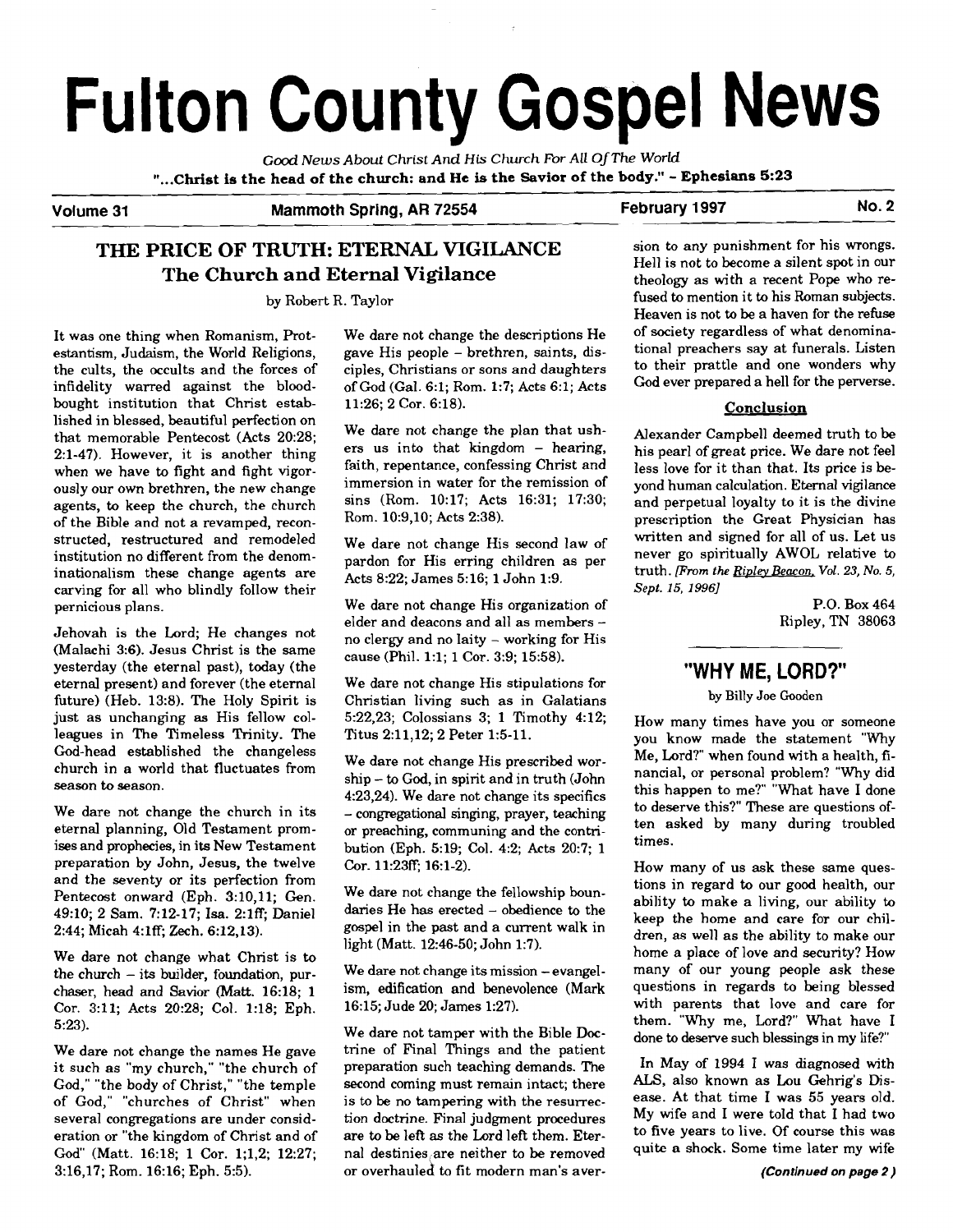#### **FULTON COUNTY GOSPEL NEWS**  USPS Publication **1** 21 1780

... is a Periodical publication issued monthly by the Church of Christ at Third and Bethel (P.O. Box 251), Mammoth Spring, AR 72554-0251. POSTMASTER: Please mail all changes of address to the above address.

FCGN is mailed **free** of charge to any who care to receive it. We will be happy **to**  add any names to the regular mailing list **If**  you send **in** a name we must have a complete address, including number and street name, or R.R. or HCR number, plus **box** number. or a P.O. Box number and the NINE DIGIT ZIP CODE. This paper is supported by voluntary contributions for which we are grateful. Financial information will **be** furnished upon request. *Mail all address corrections or manuscripts to:* 

#### **FULTON COUNTY GOSPEL NEWS P. 0. Box** *251 Mammoth Spring, AR 72554 Ted J. Clarke* ............................... *EDFOR Phone* ............................... *(501) 625-321* **7**

#### *{Continued from page 1)*

asked the question: "Why did this happen to you?'I had even asked myself this question when I was first diagnosed. My immediate answer was "because I was born." You see, from the time we are born into this world we begin to die. Each day we live is one day closer to that appointment we all must keep (Heb. **9:27);** unless, of course, the Lord should return first. It seems we sometimes forget that when Adam and Eve disobeyed God sin entered the world bringing with it sickness, suffering and death. We all have to deal with these things, but thanks to God, we can overcome them **(1** Cor.15:57-58).

Friends, please listen to me. We live in a busy world. One that demands too much of our time. Unfortunately many of us stay so busy with the things of the world that we often forget to take time to study and meditate on the word of God and often fail to commune with God in prayer. We take too many things for granted and fail to thank God as we should.

"Why me, Lord?" Every time I ask this question I think of another blessing for which I ought to be thankful. For example, I am now 57 years old and I stand amazed that God blessed me with 55 years of almost perfect health. I have been able to run and play, participate in sports, fish, hunt, and work for the same company for 36 years. During that time I have seen others who have not been as fortunate. They were not able to walk, run or participate in the things we take so lightly. Certainly I have no reason to complain.

Then there is my wife. We recently celebrated our 36th year together as man and wife. Of course I would like to be able to celebrate our 50th and even our 60th anniversaries. But again I am forced to ask, "Why me, Lord?" Why have I been so blessed? Why have I been fortunate enough to have a wife stand by me in bad times as well as good times, in health and in sickness. Why have I been so blessed to have a wife who believes in me. Who believes in God and His word. One who took my hand when I was diagnosed with **ALS**  and said, "We will fight this together."

Then there is our daughter. I believe every God fearing father and mother have a desire to live long enough to see their children grow up and begin their own homes. Again I ask "Why Me, Lord?" Why did you bless me with a daughter that brought so much sunshine and joy to my life as she was growing up? One that I can still picture in my mind climbing up in a chair to reach some material in my ofice on "Why It Is Wrong To Dance," and then have the conviction to present that material to her classmates. Now my blessings continue to flow as I see her in her own home with a fine Christian husband who is proclaiming the gospel of Jesus Christ.

"Why me, Lord?" Why have I been blessed with two wonderful grandchildren who think their "Papa" hung the moon. The pure love I see in them makes me think of the joy that will be in heaven. Now that my legs will no longer carry me about, my grandchildren have adjusted to my being in a wheelchair. Again, I thank God for the blessing of technology which allows me to have an electric wheelchair, one that will carry me outside and allow me to continue playing with my grandchildren and attend worship.

Why have I been blessed to have hundreds of Christians encouraging and praying for me and my wife as we battle this disease?

I could go on and on but hopefully enough has been said that the next time you are faced with an adverse situation and are tempted to ask the question, "Why me, Lord?" that you stop, meditate on your overall life, and see that the real question is "Why me, Lord? Why have you blessed me so?"

823 N. Main Malvern, **AR** 72104

*[EDITOR'S NOTE: Brother Billy Joe Gooden died on January 18th. His funeral was held at the Church of Christ in Mammoth Spring, Arkansas on January 20th. I have been to hundreds of funerals since I have been preaching, but I have never heard anyone more highly praised for their Christian character than Billy Joe Gooden. I did not know him well, but I am thankful to God for men like him who preach for congregations who cannot support an evangelist to work with them full time. May God always provide His church with men like Billy Joe, who will preach the gospel and live it in all areas of life. This article gives you an insight into Billy Joe's faith. He was thankful for all the good God did give to him and accepted by that same faith the troubles that became his burden to bear. As Job, Billy Joe did not sin nor charge God foolishly, but said, "The Lord*  **gaue,** *and the Lord hath iuken away; blessed be the name of the Lord" (Job 1:2I-22). When you pray today, please pray for Billy Joe's wife Jeri, his daughter Sherrie, and all their family. And be sure to thank God for Billy Joe Gooden and ask him to bless this world with thousands more just like him. This article is taken from The Mind of Christ, Vol. 4 NO. 2 July-Sept., 1996. This paper is edited by evangelist Chris Clouse, who is married to Billy Joe's daughter. We are thankful for the family's permission to reprint it.]* 

# **DRUG ABUSE**

#### by Marvin Rjckett

Our nation is destroying itself with the abuse of drugs. It is more widespread than most people realize. Those destroying themselves are not only those who are deeply addicted to a drug habit, but also those who practice the "recreational use" of drugs. This includes those who "socially drink" alcoholic beverages. All of it is substance abuse. The recreational user of drugs thinks it makes him better, that it enhances his quality of life, makes him feel better, makes him sharper. All the while it is sapping his natural vitality and destroying his body and mind.

The use of drugs distorts the mind of the abuser so that he doesn't realize they are destroying him. It is highly de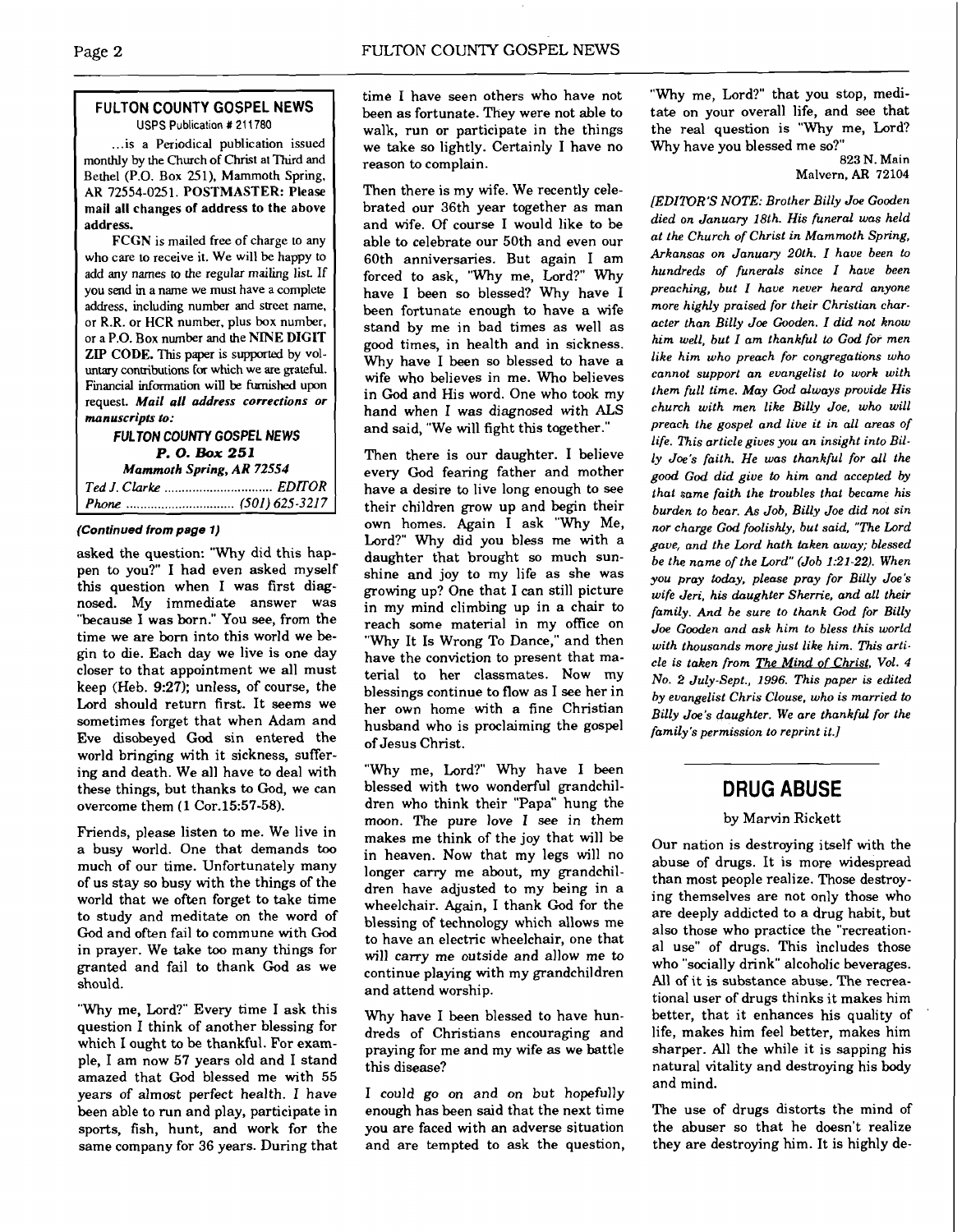ceiving. It twists his thinking, alters his perceptions, distorts his values, and impairs his functions. It makes him extremely selfish, self-centered, selfserving: the main thing that matters is that he obtain the drugs and get the feeling from the use of the drug. The welfare of his spouse, family, and community takes a distant second place. It often causes him to be abusive of others. He runs with the sub-culture crowd who also use drugs, and he usually doesn't relate well to the normal people.

The use of drugs is a spiritual problem. It involves the individual's inward man. It involves his will. He uses **drugs** because he chose to use drugs, by a voluntary action of his will. He is responsible for his decision. The drugs not only destroy the mind and body, they destroy his soul in everlasting condemnation.

There are several spiritual principles which deal directly with drug abuse.

(1) In many places, the Scriptures stress soberness as a necessary characteristic of righteous men. Soberness would exclude the use of drugs. One who uses drugs, even "recreationally," is not sober. The Apostle Paul instructed the Thessalonians, "Ye are all the children of light, and the children of the day; we are not of the night nor of darkness. Therefore let us not sleep, as do others; but let us watch and be sober" (1 Thessalonians 5:5,6). Those who use drugs are "of the night." The Apostle Peter said, "Wherefore gird up the loins of your mind, be sober, and hope to the end for the grace that is to **be** brought unto you at the revelation of Jesus Christ" (1 Peter 1:13). One is not doing this when he allows his mind to **be** assaulted by drugs. Peter further warned to be sober and vigilant or the devil will get an advantage (1 Peter 5:18). The devil certainly has the advantage over those who use drugs. Paul further tells us to deny "ungodliness and worldly lusts" and to "live soberly, righteously, and godly, in this present world" (Titus 2:12). Those who use drugs are not denying themselves worldly lusts, and they are not living soberly. All manner of drunkenness is condemned, whether caused by wine or by any other drug (Ephesians 5:18).

(2) Drug abuse is related to sorcery, which is roundly condemned. The Bible word sorcery comes from pharmakos, a Greek word which Vine's Dictionary defines as "one who uses drugs, potions, spells, enchantments." Thayer's Lexicon defines the word as "the use or administering of drugs." The sorcerer used the drugs to allegedly enhance the well-being of sorcery's idolatrous adherents. Is that very different from the motives of the "recreational use" of drugs now? Of course, it is an illusion. Some of the passages condemning sorcery are Galatians 5:20; Revelation 21:8; and Revelation 22:15. Revelation 21:8 says sorcerers will have their part in the "lake which burneth with fire and brimstone."

(3) Jesus warns us to "take heed to yourselves, lest at any time your hearts be overcharged with surfeiting and drunkenness" (Luke 21:34). Surfeiting is defined as "giddiness or headaches resulting from excess wine bibbing." Other drugs besides wine bring the same symptoms. This describes the reaction to drug use.

(4) The lifestyle of the drug users is described in 1 Peter 4:3, "For the time past in our life may suffice us to have wrought the will of the Gentiles, when we walked in lasciviousness, lusts, excess of wine, revelings, banquetings, and abominable idolatries." Some of them had quit this lifestyle and had become Christians, others still ran to "the same excess of riot." Drug users today are running to the same excess of riot as the sinful Gentiles in Peter's day. Idolatry is one of the categories of sin in the passage. It is closely connected to this kind of drug lifestyle. Drug use is a form of idolatry because it involves the user depending on his chemical instead of trusting in the Lord God.

This article is not a criticism of the medicinal use of prescribed drugs. These substances are God-given for man's use in curing disease and healing illness. There is a caution given, though, of the abuse of prescription drugs. There are reports of a wide-spread abuse of prescription drugs. The principles that condemn recreational drug use also condemns the abuse of prescription drugs.

Going through life using drugs is just not the way the Lord intended for us to live! We should live life the fullest in the most natural way, trusting in the Lord to sustain us.

> P.O. Box159 Bay, **AR** 72411

*No matter how far down or how high up you are, the hand of God can reach you.* 

# **THE HIGH PRICE OF HEALTH CARE**

by Ted J. Clarke

People are angry, frustrated, confused. Congress cannot get its act together either way. The "fat cats" are lobbying for their special interests. The President does not seem to have the political clout to push through his reform program. Partisan politics abounds from both parties. About the only sure bet is that the high cost of health care for Americans is going to go higher and higher.

We all want to keep on living and we want a good quality life to enjoy. If we can have fairly good health we will pay whatever it takes to keep living. Modern scientists call this the instinct of self preservation. God calls it His gift of life. Most people (not all, but most) will do whatever is needed to extend their own lives, until the pain or loss of meaningful living becomes too great to endure.

We spend billions each year on health care. Exercise machines, special food, medicines, surgeries, therapies, moving to different climates, artificial body parts, transplants from the bodies of other people (sometimes animals); whatever it takes, we will spend the money or go into debt to keep living a reasonable good life.

How much would you spend to be able to live forever in total health

**(Continued on page 4)** 

# **CONTRIBUTIONS**

≈-ಯ೦೦೦ಇ⇔

**CHURCHES** 

| Thayer Church of Christ, Thayer, MO  \$200.00 |  |
|-----------------------------------------------|--|
| Church of Christ, Clarkridge, AR  75.00       |  |
| Church of Christ, Garfield, AR  35.00         |  |
| Viola Church of Christ, Viola, AR  15.00      |  |
| Dellhalf Church of Christ, Myrtle, MO  25.00  |  |
|                                               |  |
| Jeff Church of Christ, Thayer, MO  25.00      |  |
|                                               |  |
| Mammoth Spring, AR                            |  |
| Church of Christ, Bakersfield, MO  25.00      |  |
|                                               |  |
| Souder Church of Christ, Ava, MO  25.00       |  |
|                                               |  |

#### **INDlVlDUALS**

| Nellie Crews, St. Louis, MO  100.00        |  |
|--------------------------------------------|--|
| Mrs. Hazel L. Stokes, West Plains, MO10.00 |  |
|                                            |  |
|                                            |  |
| Roger & Donna Zink, Bloomington, MO20.00   |  |
| Mr. Cecil Griffith, Springdale, AR  10.00  |  |
| M/M Glenn Cockhart, Jasper, AL  10.00      |  |
| Leon Hughes, Joppa, AL 5.00                |  |